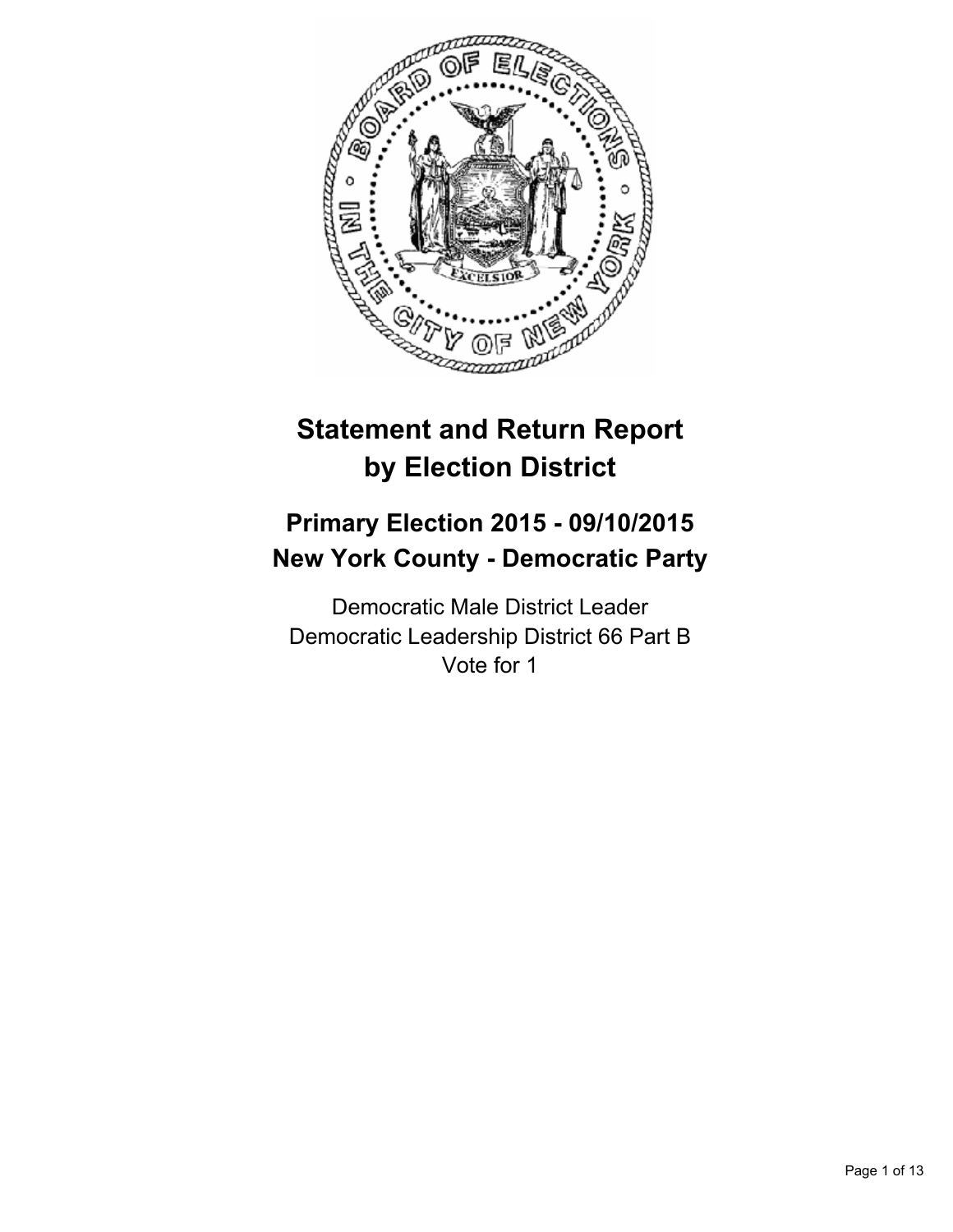

| PUBLIC COUNTER                                           | 14       |
|----------------------------------------------------------|----------|
| ABSENTEE/MILITARY                                        | $\Omega$ |
| AFFIDAVIT                                                |          |
| <b>Total Ballots</b>                                     | 15       |
| Less - Inapplicable Federal/Special Presidential Ballots | $\Omega$ |
| <b>Total Applicable Ballots</b>                          | 15       |
| JOHN R. SCOTT                                            | 2        |
| DENNIS J. GAULT                                          | 13       |
| Total Votes                                              | 15       |

## **002/66**

| PUBLIC COUNTER                                           | 17          |
|----------------------------------------------------------|-------------|
| ABSENTEE/MILITARY                                        | 16          |
| AFFIDAVIT                                                | 0           |
| Total Ballots                                            | 33          |
| Less - Inapplicable Federal/Special Presidential Ballots | $\mathbf 0$ |
| <b>Total Applicable Ballots</b>                          | 33          |
| JOHN R. SCOTT                                            | 9           |
| DENNIS J. GAULT                                          | 19          |
| JONATHAN LEVINE (WRITE-IN)                               |             |
| <b>Total Votes</b>                                       | 29          |
| Unrecorded                                               | 4           |

#### **003/66**

| PUBLIC COUNTER                                           | 16             |
|----------------------------------------------------------|----------------|
| ABSENTEE/MILITARY                                        | 0              |
| AFFIDAVIT                                                | 0              |
| <b>Total Ballots</b>                                     | 16             |
| Less - Inapplicable Federal/Special Presidential Ballots | 0              |
| <b>Total Applicable Ballots</b>                          | 16             |
| JOHN R. SCOTT                                            | 5              |
| DENNIS J. GAULT                                          | 8              |
| UNATTRIBUTABLE WRITE-IN (WRITE-IN)                       |                |
| <b>Total Votes</b>                                       | 14             |
| Unrecorded                                               | $\overline{2}$ |

| PUBLIC COUNTER                                           | 4            |
|----------------------------------------------------------|--------------|
| ABSENTEE/MILITARY                                        | $\mathbf{0}$ |
| AFFIDAVIT                                                | 0            |
| <b>Total Ballots</b>                                     | 4            |
| Less - Inapplicable Federal/Special Presidential Ballots | 0            |
| <b>Total Applicable Ballots</b>                          | 4            |
| JOHN R. SCOTT                                            | 2            |
| DENNIS J. GAULT                                          | 2            |
| <b>Total Votes</b>                                       | 4            |
|                                                          |              |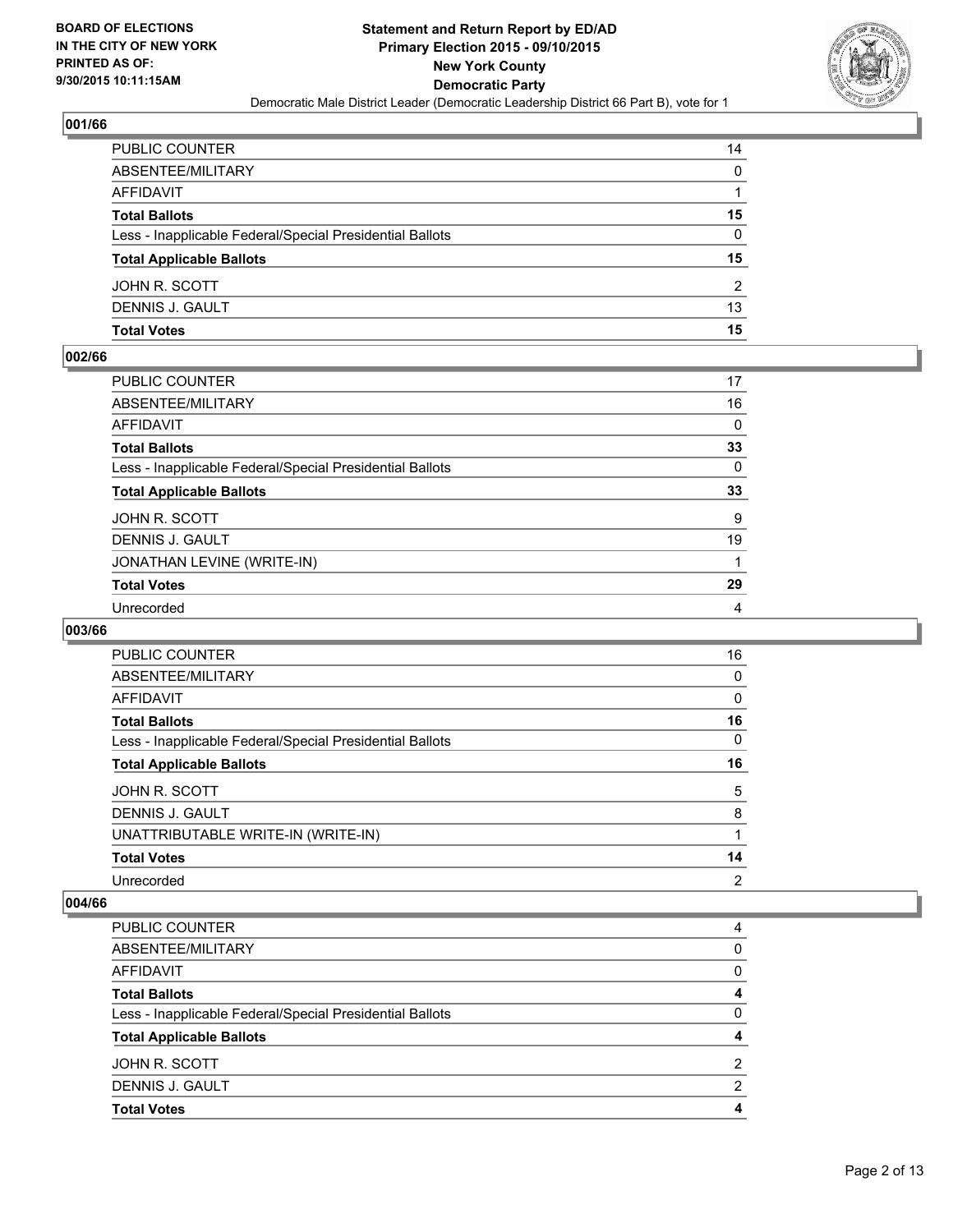

| PUBLIC COUNTER                                           | 12 <sup>2</sup> |
|----------------------------------------------------------|-----------------|
| ABSENTEE/MILITARY                                        | 2               |
| AFFIDAVIT                                                | 0               |
| <b>Total Ballots</b>                                     | 14              |
| Less - Inapplicable Federal/Special Presidential Ballots | 0               |
| <b>Total Applicable Ballots</b>                          | 14              |
| JOHN R. SCOTT                                            | 5               |
| DENNIS J. GAULT                                          | 6               |
| JEFF EHRLICH (WRITE-IN)                                  |                 |
| JEFF LICHSTEIN (WRITE-IN)                                | 1               |
| <b>Total Votes</b>                                       | 13              |
| Unrecorded                                               |                 |

#### **006/66**

| PUBLIC COUNTER                                           | 27       |
|----------------------------------------------------------|----------|
| ABSENTEE/MILITARY                                        |          |
| <b>AFFIDAVIT</b>                                         | 0        |
| <b>Total Ballots</b>                                     | 28       |
| Less - Inapplicable Federal/Special Presidential Ballots | $\Omega$ |
| <b>Total Applicable Ballots</b>                          | 28       |
| JOHN R. SCOTT                                            | 16       |
| DENNIS J. GAULT                                          | 11       |
| <b>Total Votes</b>                                       | 27       |
| Unrecorded                                               |          |
|                                                          |          |

#### **007/66**

| PUBLIC COUNTER                                           | 16 |
|----------------------------------------------------------|----|
| ABSENTEE/MILITARY                                        | 3  |
| AFFIDAVIT                                                | 0  |
| <b>Total Ballots</b>                                     | 19 |
| Less - Inapplicable Federal/Special Presidential Ballots | 0  |
| <b>Total Applicable Ballots</b>                          | 19 |
| JOHN R. SCOTT                                            | 14 |
| DENNIS J. GAULT                                          | 4  |
| <b>Total Votes</b>                                       | 18 |
| Unrecorded                                               |    |

| PUBLIC COUNTER                                           | 88 |
|----------------------------------------------------------|----|
| ABSENTEE/MILITARY                                        | 2  |
| AFFIDAVIT                                                | 0  |
| <b>Total Ballots</b>                                     | 90 |
| Less - Inapplicable Federal/Special Presidential Ballots | 0  |
| <b>Total Applicable Ballots</b>                          | 90 |
| JOHN R. SCOTT                                            | 71 |
| DENNIS J. GAULT                                          | 18 |
| <b>Total Votes</b>                                       | 89 |
| Unrecorded                                               |    |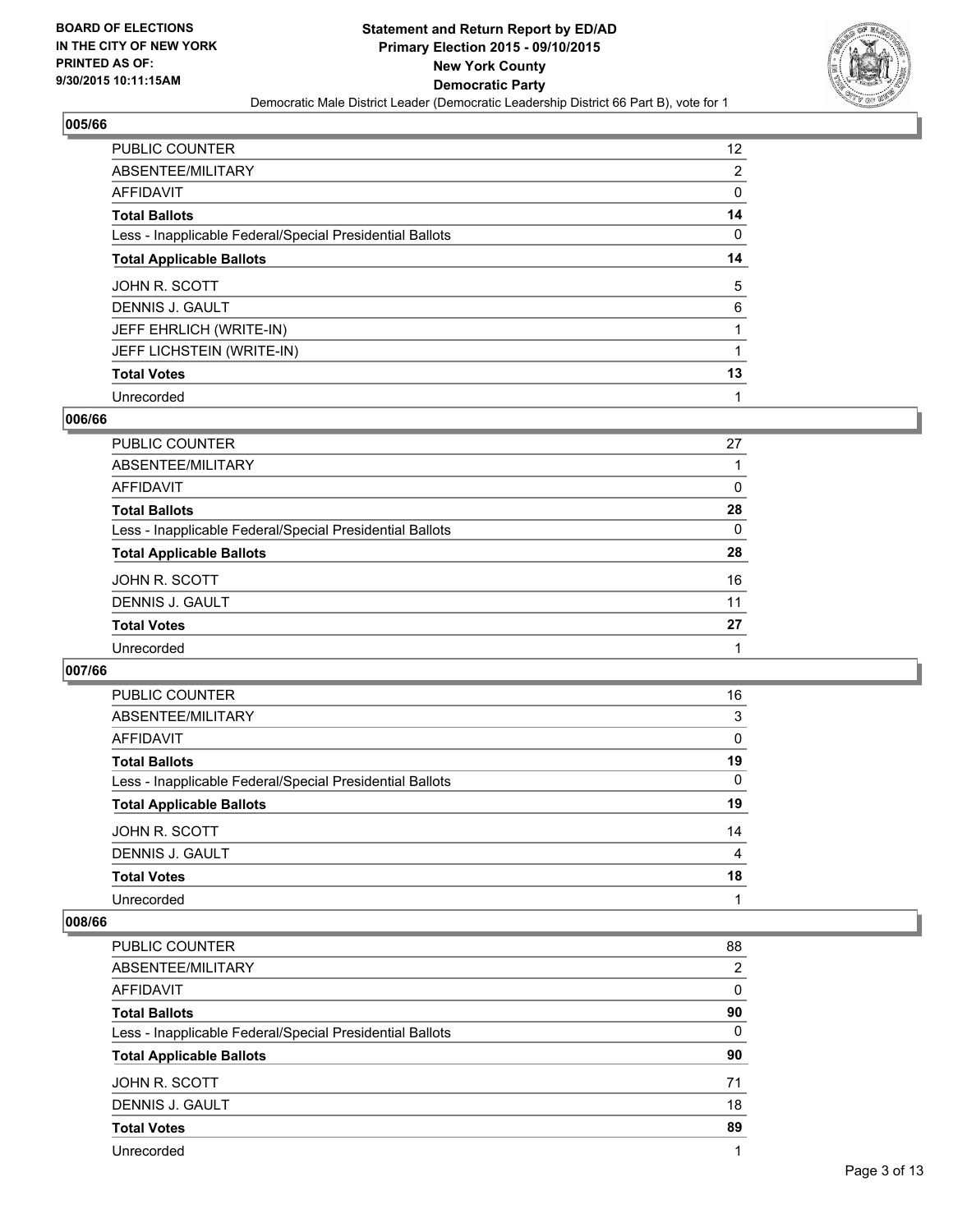

| PUBLIC COUNTER                                           | 16           |
|----------------------------------------------------------|--------------|
| ABSENTEE/MILITARY                                        | $\mathbf{0}$ |
| AFFIDAVIT                                                | $\mathbf{0}$ |
| <b>Total Ballots</b>                                     | 16           |
| Less - Inapplicable Federal/Special Presidential Ballots | $\Omega$     |
| <b>Total Applicable Ballots</b>                          | 16           |
| JOHN R. SCOTT                                            | 5            |
| DENNIS J. GAULT                                          | 11           |
| Total Votes                                              | 16           |

## **010/66**

| PUBLIC COUNTER                                           | 18           |
|----------------------------------------------------------|--------------|
| ABSENTEE/MILITARY                                        | 2            |
| AFFIDAVIT                                                | $\mathbf{0}$ |
| Total Ballots                                            | 20           |
| Less - Inapplicable Federal/Special Presidential Ballots | $\mathbf{0}$ |
| <b>Total Applicable Ballots</b>                          | 20           |
| JOHN R. SCOTT                                            | 7            |
| DENNIS J. GAULT                                          | 10           |
| RAJ BOYLE (WRITE-IN)                                     |              |
| <b>Total Votes</b>                                       | 18           |
| Unrecorded                                               | 2            |

## **011/66**

| <b>PUBLIC COUNTER</b>                                    | 80 |
|----------------------------------------------------------|----|
| ABSENTEE/MILITARY                                        | 3  |
| AFFIDAVIT                                                | 0  |
| <b>Total Ballots</b>                                     | 83 |
| Less - Inapplicable Federal/Special Presidential Ballots | 0  |
| <b>Total Applicable Ballots</b>                          | 83 |
| JOHN R. SCOTT                                            | 64 |
| DENNIS J. GAULT                                          | 15 |
| <b>Total Votes</b>                                       | 79 |
| Unrecorded                                               | 4  |

| 11 |
|----|
|    |
| 0  |
| 0  |
| 11 |
| 0  |
| 11 |
| 4  |
|    |
| 11 |
|    |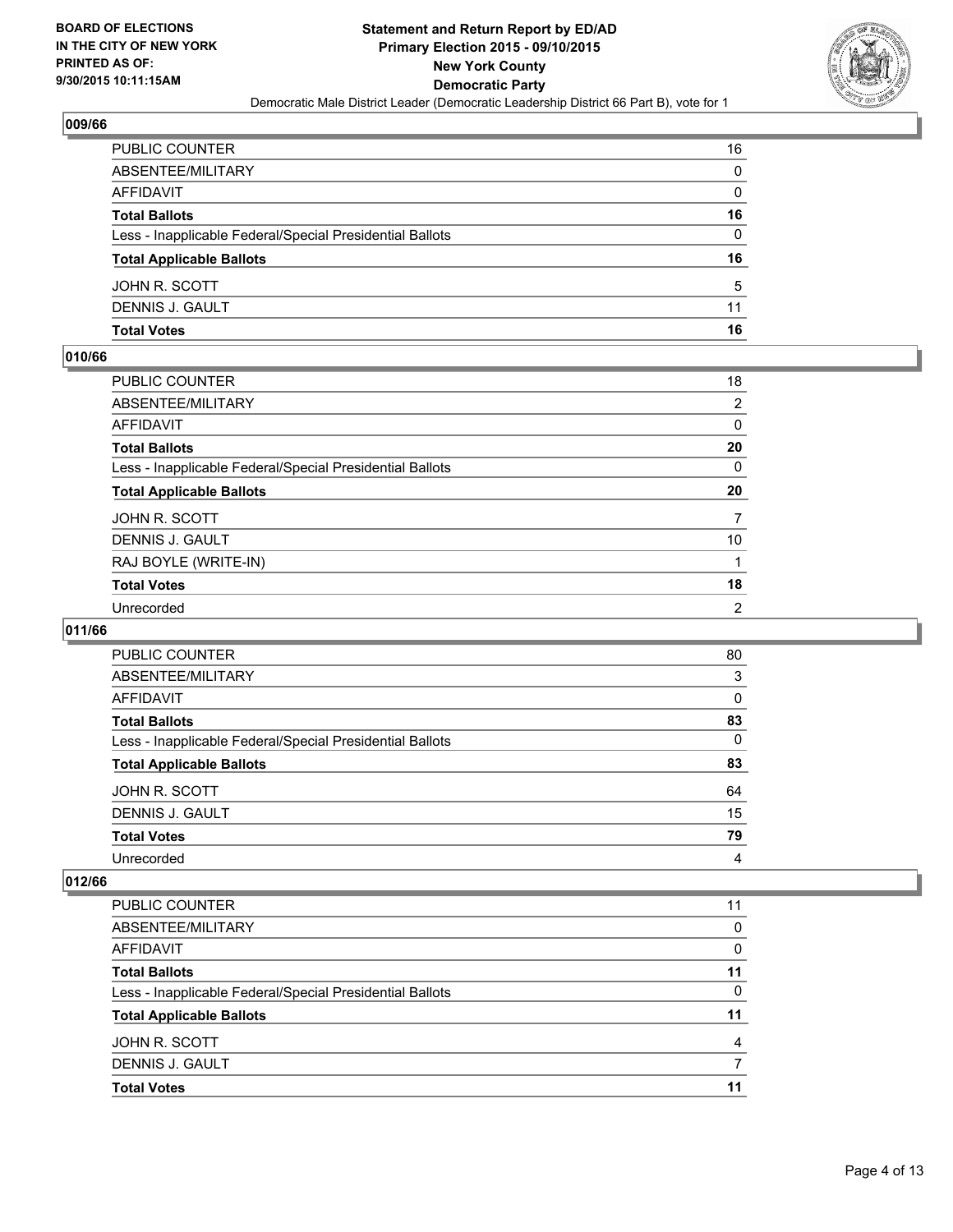

| PUBLIC COUNTER                                           | 9 |
|----------------------------------------------------------|---|
| ABSENTEE/MILITARY                                        | 0 |
| AFFIDAVIT                                                | 0 |
| <b>Total Ballots</b>                                     | 9 |
| Less - Inapplicable Federal/Special Presidential Ballots | 0 |
| <b>Total Applicable Ballots</b>                          | 9 |
| JOHN R. SCOTT                                            | 3 |
| DENNIS J. GAULT                                          | 3 |
| DONALD TRUMP (WRITE-IN)                                  |   |
| <b>Total Votes</b>                                       |   |
| Unrecorded                                               | 2 |

#### **014/66**

| PUBLIC COUNTER                                           | 23           |
|----------------------------------------------------------|--------------|
| ABSENTEE/MILITARY                                        | $\mathbf{0}$ |
| AFFIDAVIT                                                | $\mathbf{0}$ |
| Total Ballots                                            | 23           |
| Less - Inapplicable Federal/Special Presidential Ballots | $\Omega$     |
| <b>Total Applicable Ballots</b>                          | 23           |
| JOHN R. SCOTT                                            | 6            |
| DENNIS J. GAULT                                          | 17           |
| Total Votes                                              | 23           |
|                                                          |              |

#### **015/66**

| <b>PUBLIC COUNTER</b>                                    | 21 |
|----------------------------------------------------------|----|
| ABSENTEE/MILITARY                                        | 0  |
| AFFIDAVIT                                                | 0  |
| <b>Total Ballots</b>                                     | 21 |
| Less - Inapplicable Federal/Special Presidential Ballots | 0  |
| <b>Total Applicable Ballots</b>                          | 21 |
| JOHN R. SCOTT                                            | 2  |
| DENNIS J. GAULT                                          | 17 |
| <b>Total Votes</b>                                       | 19 |
| Unrecorded                                               | 2  |
|                                                          |    |

# **016/66 COMBINED into: 017/66**

| <b>Total Votes</b>                                       |          |
|----------------------------------------------------------|----------|
| DENNIS J. GAULT                                          |          |
|                                                          | $\Omega$ |
| JOHN R. SCOTT                                            |          |
| <b>Total Applicable Ballots</b>                          |          |
| Less - Inapplicable Federal/Special Presidential Ballots | 0        |
| <b>Total Ballots</b>                                     |          |
| <b>AFFIDAVIT</b>                                         | 0        |
| ABSENTEE/MILITARY                                        | 0        |
| PUBLIC COUNTER                                           |          |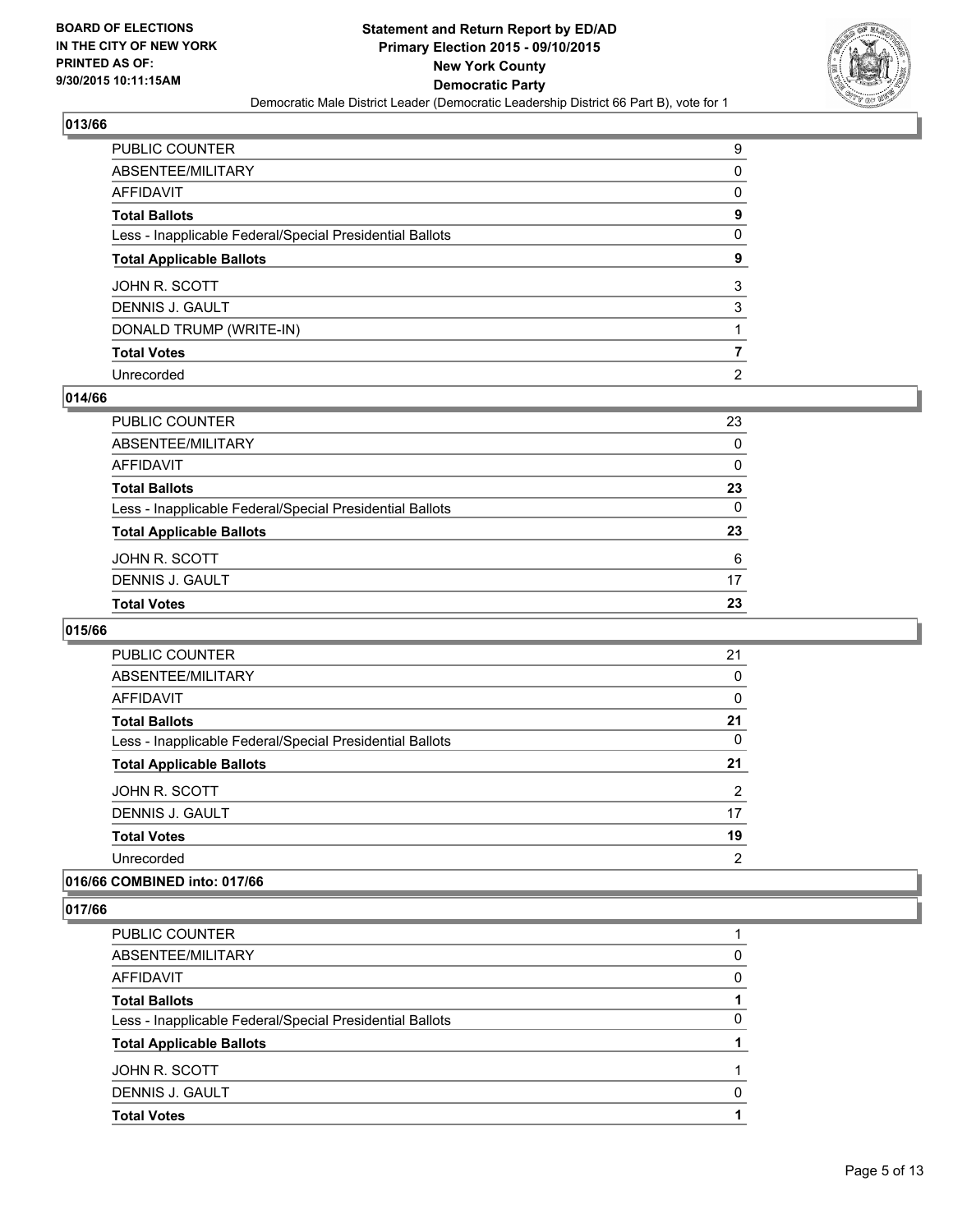

| PUBLIC COUNTER                                           | 65 |
|----------------------------------------------------------|----|
| ABSENTEE/MILITARY                                        | 2  |
| AFFIDAVIT                                                | 0  |
| <b>Total Ballots</b>                                     | 67 |
| Less - Inapplicable Federal/Special Presidential Ballots | 0  |
| <b>Total Applicable Ballots</b>                          | 67 |
| JOHN R. SCOTT                                            | 4  |
| DENNIS J. GAULT                                          | 62 |
| <b>Total Votes</b>                                       | 66 |
| Unrecorded                                               |    |

#### **019/66**

| 49       |
|----------|
|          |
| 0        |
| 50       |
| $\Omega$ |
| 50       |
| 6        |
| 43       |
|          |
| 49       |
|          |

## **020/66**

| PUBLIC COUNTER                                           | 21             |
|----------------------------------------------------------|----------------|
| ABSENTEE/MILITARY                                        | 0              |
| AFFIDAVIT                                                | 0              |
| <b>Total Ballots</b>                                     | 21             |
| Less - Inapplicable Federal/Special Presidential Ballots | 0              |
| <b>Total Applicable Ballots</b>                          | 21             |
| JOHN R. SCOTT                                            | 6              |
| DENNIS J. GAULT                                          | 13             |
| <b>Total Votes</b>                                       | 19             |
| Unrecorded                                               | $\overline{2}$ |

| PUBLIC COUNTER                                           | 49 |
|----------------------------------------------------------|----|
| ABSENTEE/MILITARY                                        |    |
| AFFIDAVIT                                                | 0  |
| <b>Total Ballots</b>                                     | 50 |
| Less - Inapplicable Federal/Special Presidential Ballots | 0  |
| <b>Total Applicable Ballots</b>                          | 50 |
| JOHN R. SCOTT                                            | 3  |
| DENNIS J. GAULT                                          | 47 |
| <b>Total Votes</b>                                       | 50 |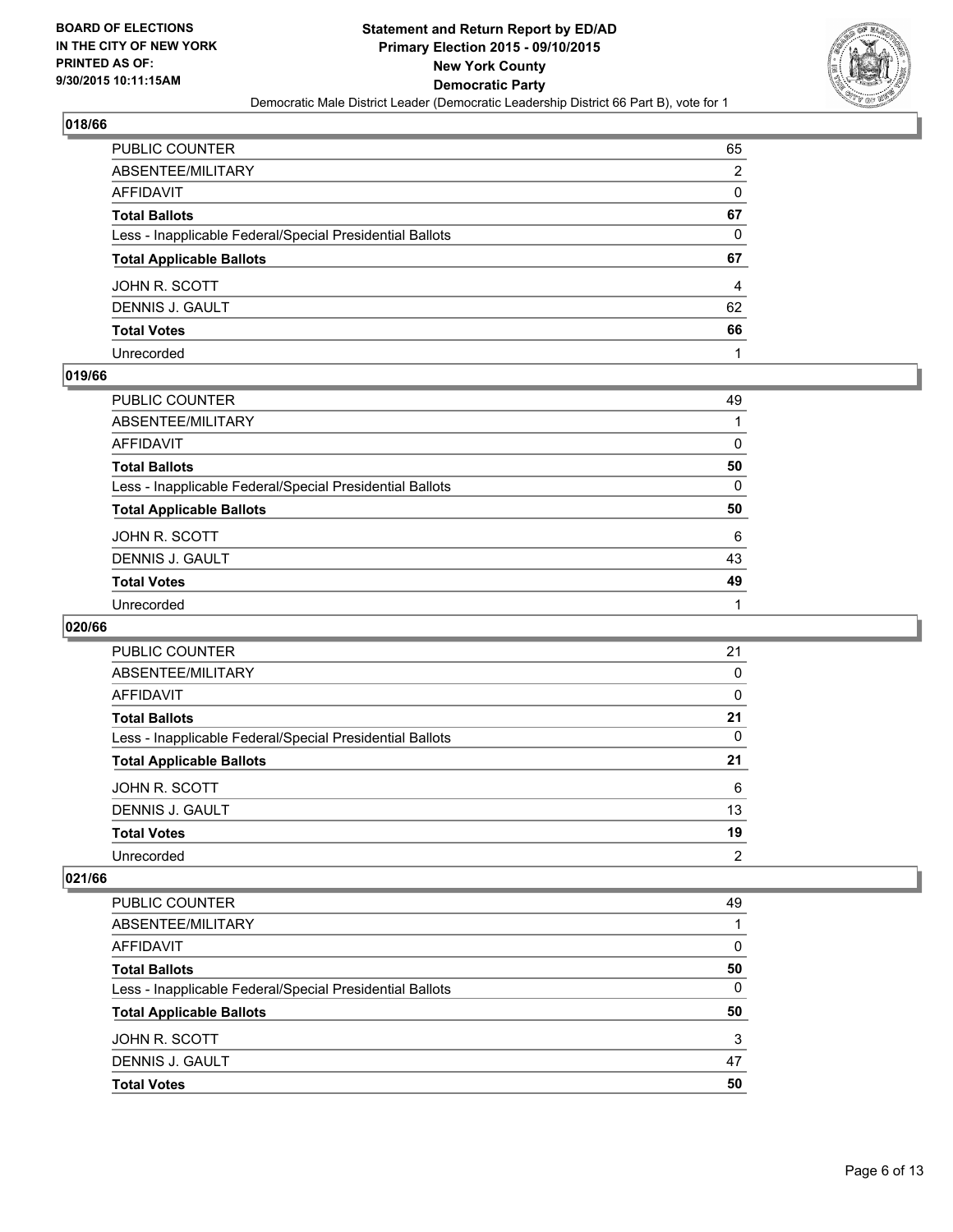

| PUBLIC COUNTER                                           | 127              |
|----------------------------------------------------------|------------------|
| ABSENTEE/MILITARY                                        | 4                |
| AFFIDAVIT                                                |                  |
| Total Ballots                                            | 132              |
| Less - Inapplicable Federal/Special Presidential Ballots | 0                |
| <b>Total Applicable Ballots</b>                          | 132 <sub>2</sub> |
| JOHN R. SCOTT                                            | 10               |
| DENNIS J. GAULT                                          | 104              |
| <b>Total Votes</b>                                       | 114              |
| Unrecorded                                               | 18               |

#### **023/66**

| PUBLIC COUNTER                                           | 63 |
|----------------------------------------------------------|----|
| ABSENTEE/MILITARY                                        | 2  |
| AFFIDAVIT                                                | 3  |
| <b>Total Ballots</b>                                     | 68 |
| Less - Inapplicable Federal/Special Presidential Ballots | 0  |
| <b>Total Applicable Ballots</b>                          | 68 |
| JOHN R. SCOTT                                            | 13 |
| DENNIS J. GAULT                                          | 49 |
| <b>Total Votes</b>                                       | 62 |
| Unrecorded                                               | 6  |

## **024/66**

| PUBLIC COUNTER                                           | 41 |
|----------------------------------------------------------|----|
| ABSENTEE/MILITARY                                        | 0  |
| AFFIDAVIT                                                | 0  |
| <b>Total Ballots</b>                                     | 41 |
| Less - Inapplicable Federal/Special Presidential Ballots | 0  |
| <b>Total Applicable Ballots</b>                          | 41 |
| JOHN R. SCOTT                                            | 4  |
| DENNIS J. GAULT                                          | 36 |
| <b>Total Votes</b>                                       | 40 |
| Unrecorded                                               |    |

| PUBLIC COUNTER                                           | 19 |
|----------------------------------------------------------|----|
| ABSENTEE/MILITARY                                        |    |
| AFFIDAVIT                                                | 0  |
| <b>Total Ballots</b>                                     | 20 |
| Less - Inapplicable Federal/Special Presidential Ballots | 0  |
| <b>Total Applicable Ballots</b>                          | 20 |
| JOHN R. SCOTT                                            | 2  |
| DENNIS J. GAULT                                          | 18 |
| <b>Total Votes</b>                                       | 20 |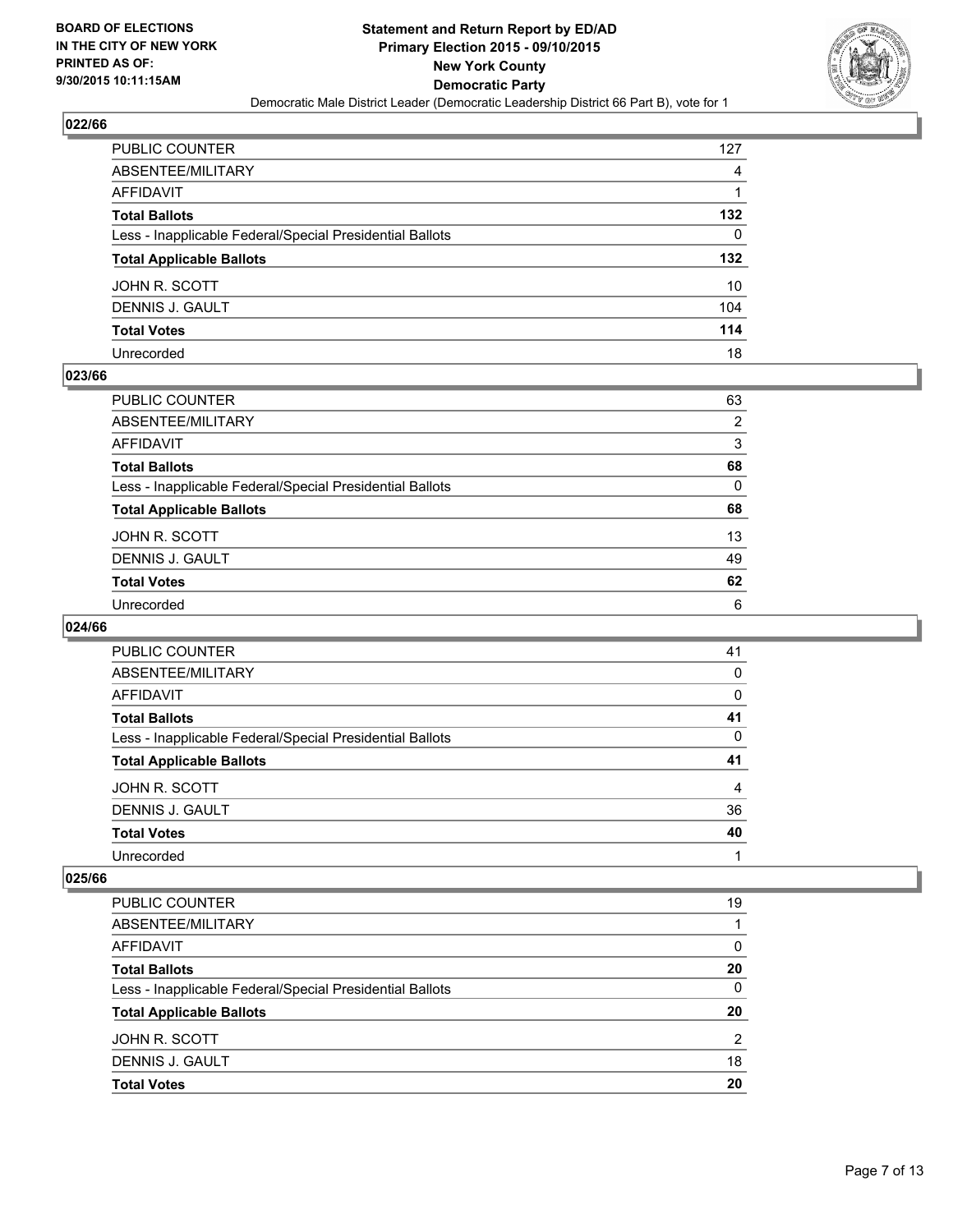

| PUBLIC COUNTER                                           | 11 |
|----------------------------------------------------------|----|
| ABSENTEE/MILITARY                                        | 0  |
| AFFIDAVIT                                                | 0  |
| Total Ballots                                            | 11 |
| Less - Inapplicable Federal/Special Presidential Ballots | 0  |
| <b>Total Applicable Ballots</b>                          | 11 |
| JOHN R. SCOTT                                            |    |
| DENNIS J. GAULT                                          | 6  |
| <b>Total Votes</b>                                       |    |
| Unrecorded                                               | 4  |

## **027/66**

| PUBLIC COUNTER                                           | 23 |
|----------------------------------------------------------|----|
| ABSENTEE/MILITARY                                        | 3  |
| AFFIDAVIT                                                | 0  |
| Total Ballots                                            | 26 |
| Less - Inapplicable Federal/Special Presidential Ballots | 0  |
| <b>Total Applicable Ballots</b>                          | 26 |
| JOHN R. SCOTT                                            | 9  |
| DENNIS J. GAULT                                          | 12 |
| <b>Total Votes</b>                                       | 21 |
| Unrecorded                                               | 5  |

## **028/66**

| PUBLIC COUNTER                                           | 72       |
|----------------------------------------------------------|----------|
| ABSENTEE/MILITARY                                        | $\Omega$ |
| AFFIDAVIT                                                | 0        |
| <b>Total Ballots</b>                                     | 72       |
| Less - Inapplicable Federal/Special Presidential Ballots | $\Omega$ |
| <b>Total Applicable Ballots</b>                          | 72       |
| JOHN R. SCOTT                                            | 46       |
| DENNIS J. GAULT                                          | 23       |
| <b>Total Votes</b>                                       | 69       |
| Unrecorded                                               | 3        |

| <b>PUBLIC COUNTER</b>                                    | 28 |
|----------------------------------------------------------|----|
| ABSENTEE/MILITARY                                        | 0  |
| <b>AFFIDAVIT</b>                                         | 0  |
| <b>Total Ballots</b>                                     | 28 |
| Less - Inapplicable Federal/Special Presidential Ballots | 0  |
| <b>Total Applicable Ballots</b>                          | 28 |
| JOHN R. SCOTT                                            | 9  |
| DENNIS J. GAULT                                          | 18 |
| <b>Total Votes</b>                                       | 27 |
| Unrecorded                                               |    |
| 040/66 COMBINED into: 042/66                             |    |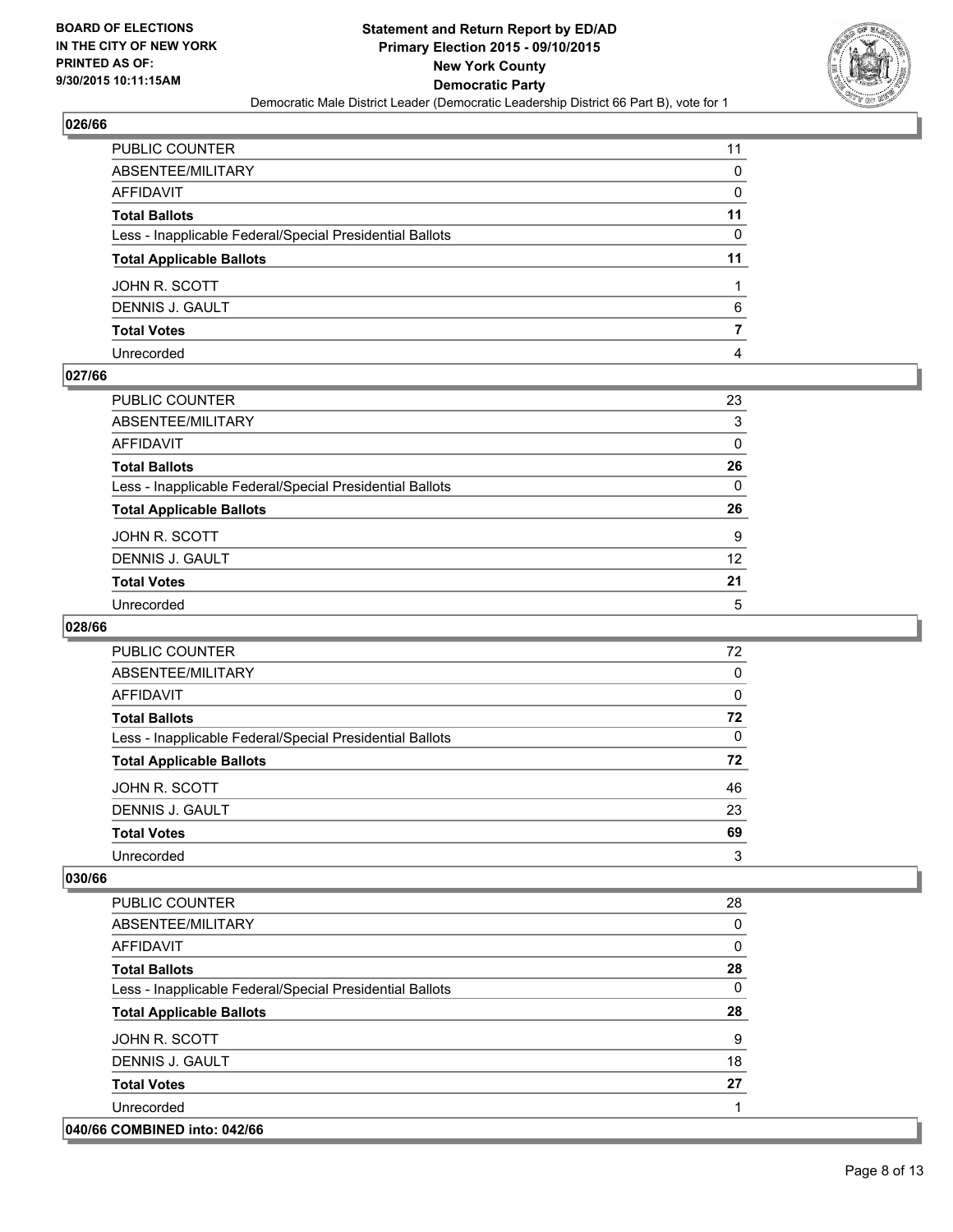

| PUBLIC COUNTER                                           | 46 |
|----------------------------------------------------------|----|
| ABSENTEE/MILITARY                                        | 6  |
| AFFIDAVIT                                                |    |
| Total Ballots                                            | 53 |
| Less - Inapplicable Federal/Special Presidential Ballots | 0  |
| <b>Total Applicable Ballots</b>                          | 53 |
| JOHN R. SCOTT                                            |    |
| DENNIS J. GAULT                                          | 43 |
| <b>Total Votes</b>                                       | 50 |
| Unrecorded                                               | 3  |

## **042/66**

| PUBLIC COUNTER                                           |    |
|----------------------------------------------------------|----|
| ABSENTEE/MILITARY                                        | 2  |
| AFFIDAVIT                                                |    |
| Total Ballots                                            | 10 |
| Less - Inapplicable Federal/Special Presidential Ballots | 0  |
| <b>Total Applicable Ballots</b>                          | 10 |
| JOHN R. SCOTT                                            | 3  |
| DENNIS J. GAULT                                          |    |
| <b>Total Votes</b>                                       | 10 |
|                                                          |    |

# **043/66**

| <b>PUBLIC COUNTER</b>                                    | 19 |
|----------------------------------------------------------|----|
| ABSENTEE/MILITARY                                        | 2  |
| AFFIDAVIT                                                | 0  |
| <b>Total Ballots</b>                                     | 21 |
| Less - Inapplicable Federal/Special Presidential Ballots | 0  |
| <b>Total Applicable Ballots</b>                          | 21 |
| JOHN R. SCOTT                                            | 4  |
|                                                          |    |
| DENNIS J. GAULT                                          | 16 |
| PETER MITCHELL (WRITE-IN)                                |    |

| PUBLIC COUNTER                                           | 30       |
|----------------------------------------------------------|----------|
| ABSENTEE/MILITARY                                        | 4        |
| <b>AFFIDAVIT</b>                                         | 0        |
| <b>Total Ballots</b>                                     | 34       |
| Less - Inapplicable Federal/Special Presidential Ballots | $\Omega$ |
| <b>Total Applicable Ballots</b>                          | 34       |
| JOHN R. SCOTT                                            | 6        |
| DENNIS J. GAULT                                          | 28       |
| <b>Total Votes</b>                                       | 34       |
|                                                          |          |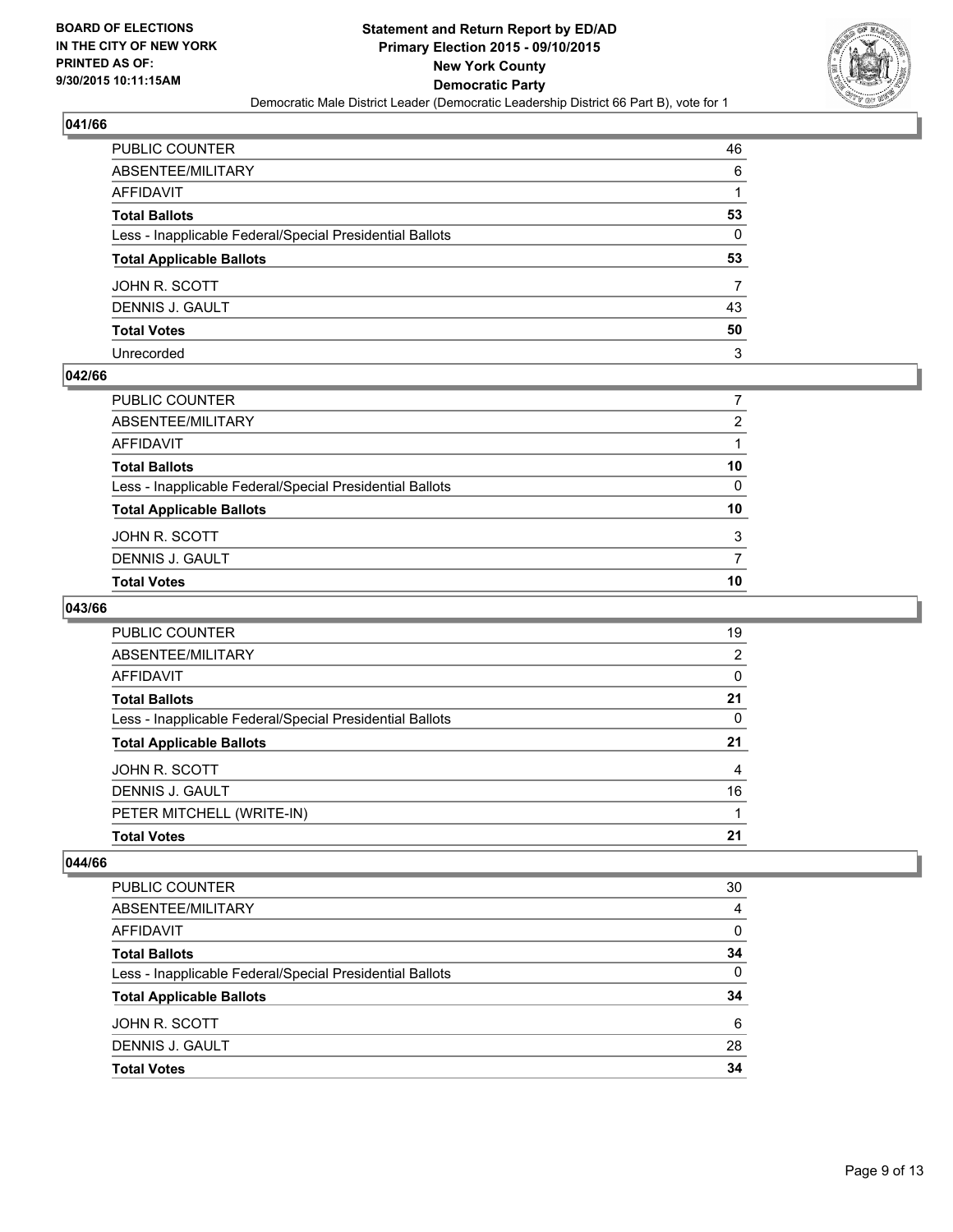

| PUBLIC COUNTER                                           | 103            |
|----------------------------------------------------------|----------------|
| ABSENTEE/MILITARY                                        | 4              |
| AFFIDAVIT                                                | $\overline{2}$ |
| Total Ballots                                            | 109            |
| Less - Inapplicable Federal/Special Presidential Ballots | 0              |
| <b>Total Applicable Ballots</b>                          | 109            |
| JOHN R. SCOTT                                            | 23             |
| DENNIS J. GAULT                                          | 78             |
| <b>Total Votes</b>                                       | 101            |
| Unrecorded                                               | 8              |

#### **046/66**

| PUBLIC COUNTER                                           | 38 |
|----------------------------------------------------------|----|
| ABSENTEE/MILITARY                                        | 2  |
| AFFIDAVIT                                                | 0  |
| Total Ballots                                            | 40 |
| Less - Inapplicable Federal/Special Presidential Ballots | 0  |
| <b>Total Applicable Ballots</b>                          | 40 |
| JOHN R. SCOTT                                            |    |
| DENNIS J. GAULT                                          | 39 |
| Total Votes                                              | 40 |
|                                                          |    |

# **048/66**

| PUBLIC COUNTER                                           | 21 |
|----------------------------------------------------------|----|
| ABSENTEE/MILITARY                                        |    |
| AFFIDAVIT                                                | 0  |
| <b>Total Ballots</b>                                     | 22 |
| Less - Inapplicable Federal/Special Presidential Ballots | 0  |
| <b>Total Applicable Ballots</b>                          | 22 |
| JOHN R. SCOTT                                            | 6  |
| DENNIS J. GAULT                                          | 14 |
| <b>Total Votes</b>                                       | 20 |
| Unrecorded                                               | 2  |

| PUBLIC COUNTER                                           | 16       |
|----------------------------------------------------------|----------|
| ABSENTEE/MILITARY                                        | 3        |
| AFFIDAVIT                                                | $\Omega$ |
| <b>Total Ballots</b>                                     | 19       |
| Less - Inapplicable Federal/Special Presidential Ballots | 0        |
| <b>Total Applicable Ballots</b>                          | 19       |
| JOHN R. SCOTT                                            | 5        |
| DENNIS J. GAULT                                          | 14       |
| <b>Total Votes</b>                                       | 19       |
|                                                          |          |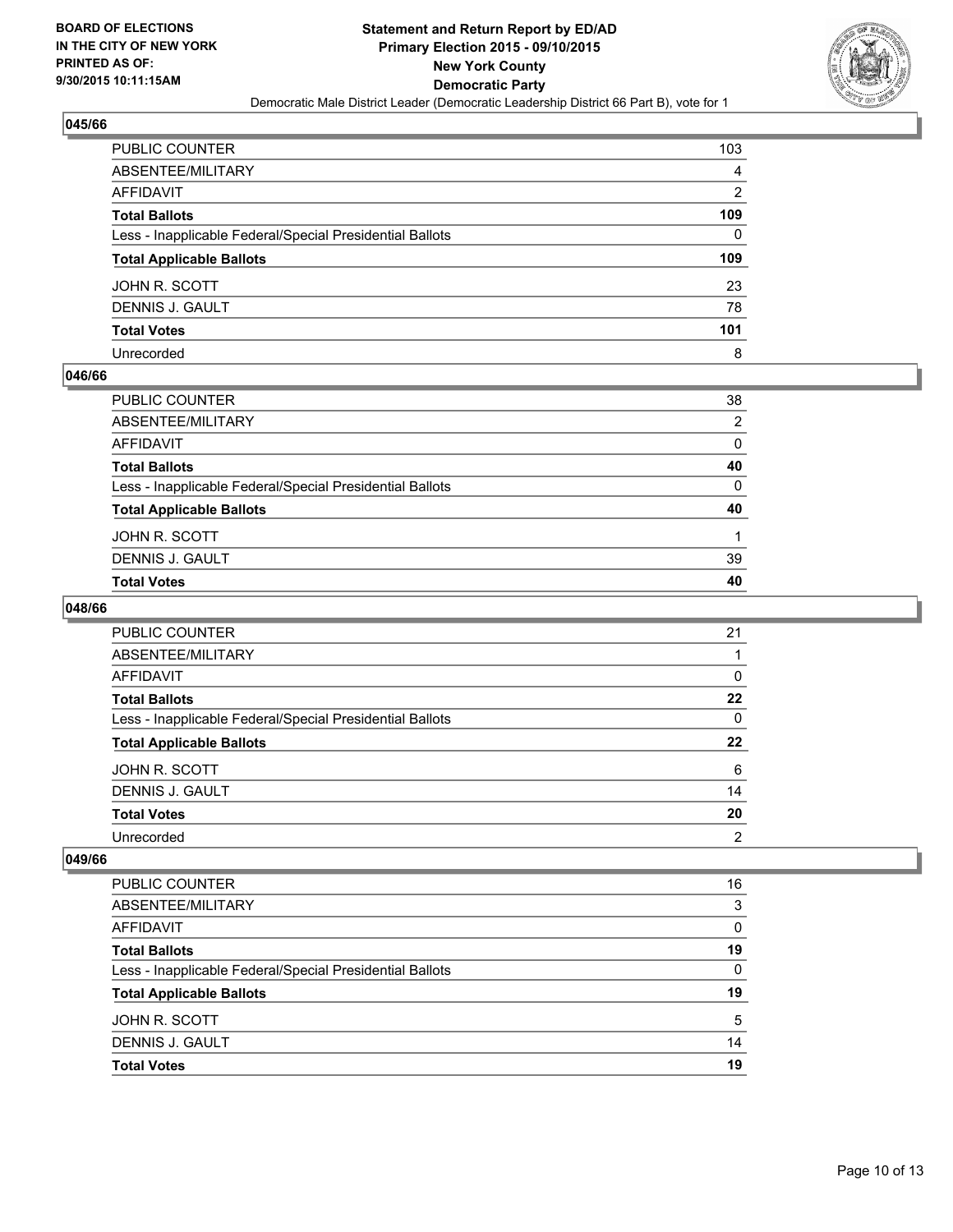

| PUBLIC COUNTER                                           | 23 |
|----------------------------------------------------------|----|
| ABSENTEE/MILITARY                                        | 2  |
| AFFIDAVIT                                                | 0  |
| <b>Total Ballots</b>                                     | 25 |
| Less - Inapplicable Federal/Special Presidential Ballots | 0  |
| <b>Total Applicable Ballots</b>                          | 25 |
| JOHN R. SCOTT                                            | 8  |
| DENNIS J. GAULT                                          | 17 |
| Total Votes                                              | 25 |

## **070/66**

| PUBLIC COUNTER                                           |              |
|----------------------------------------------------------|--------------|
| ABSENTEE/MILITARY                                        | $\Omega$     |
| AFFIDAVIT                                                | $\mathbf{0}$ |
| <b>Total Ballots</b>                                     | 0            |
| Less - Inapplicable Federal/Special Presidential Ballots | $\mathbf{0}$ |
| <b>Total Applicable Ballots</b>                          | 0            |
|                                                          |              |
| JOHN R. SCOTT                                            | $\Omega$     |
| DENNIS J. GAULT                                          | $\mathbf{0}$ |
| <b>Total Votes</b>                                       | $\mathbf{0}$ |

## **091/66**

| PUBLIC COUNTER                                           | 11       |
|----------------------------------------------------------|----------|
| ABSENTEE/MILITARY                                        |          |
| AFFIDAVIT                                                | 0        |
| <b>Total Ballots</b>                                     | $12 \,$  |
| Less - Inapplicable Federal/Special Presidential Ballots | $\Omega$ |
| <b>Total Applicable Ballots</b>                          | 12       |
| JOHN R. SCOTT                                            | 4        |
| DENNIS J. GAULT                                          | 8        |
| Total Votes                                              | 12       |
|                                                          |          |

| PUBLIC COUNTER                                           | 2 |
|----------------------------------------------------------|---|
| ABSENTEE/MILITARY                                        | 0 |
| AFFIDAVIT                                                | 0 |
| <b>Total Ballots</b>                                     | 2 |
| Less - Inapplicable Federal/Special Presidential Ballots | 0 |
| <b>Total Applicable Ballots</b>                          | 2 |
| JOHN R. SCOTT                                            | 0 |
| <b>DENNIS J. GAULT</b>                                   | 2 |
| <b>Total Votes</b>                                       | 2 |
|                                                          |   |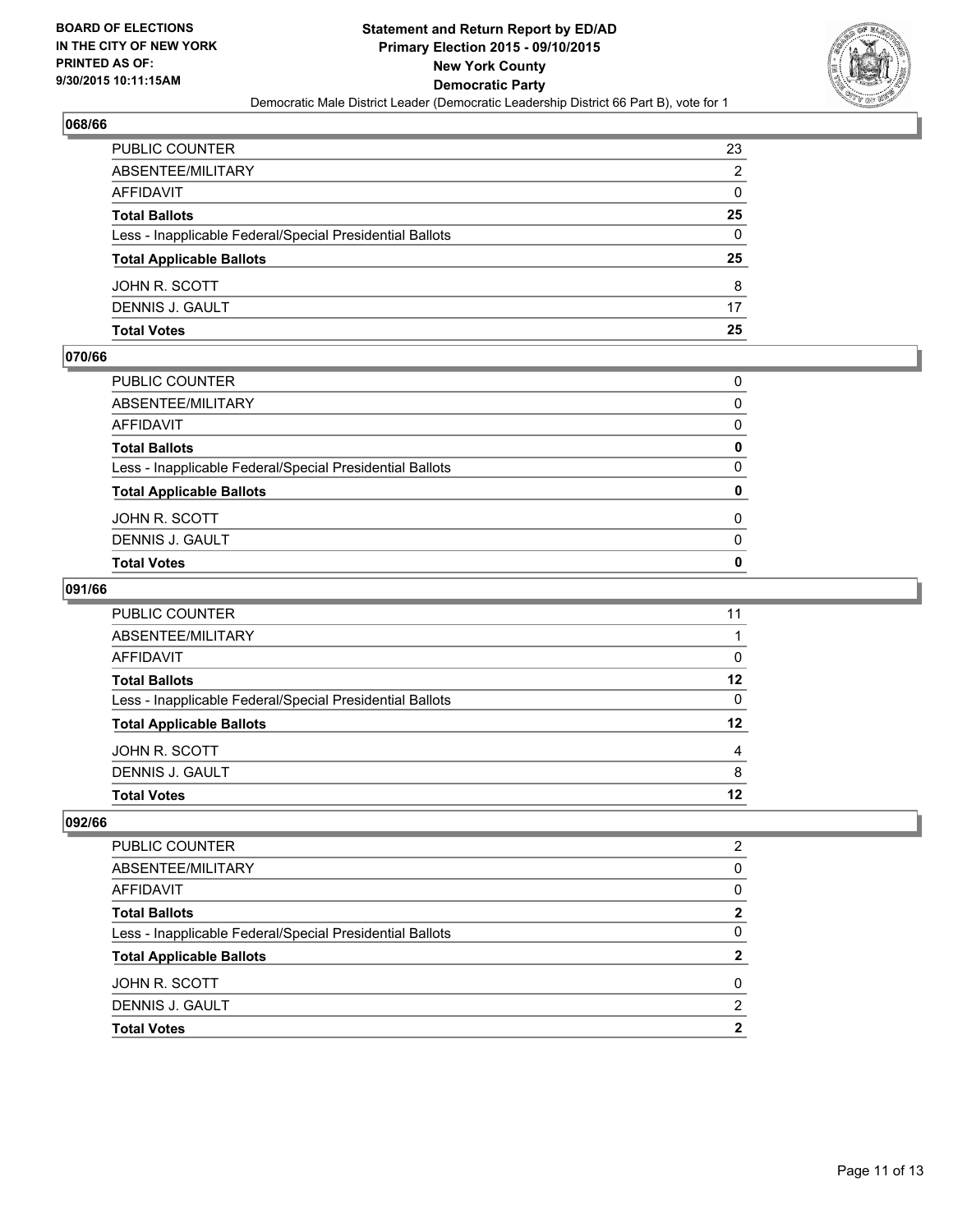

| 094/66 COMBINED into: 004/66                             |   |
|----------------------------------------------------------|---|
| <b>Total Votes</b>                                       |   |
| DENNIS J. GAULT                                          | 3 |
| JOHN R. SCOTT                                            |   |
| <b>Total Applicable Ballots</b>                          |   |
| Less - Inapplicable Federal/Special Presidential Ballots | O |
| <b>Total Ballots</b>                                     | 4 |
| AFFIDAVIT                                                | 0 |
| ABSENTEE/MILITARY                                        |   |
| PUBLIC COUNTER                                           | 3 |